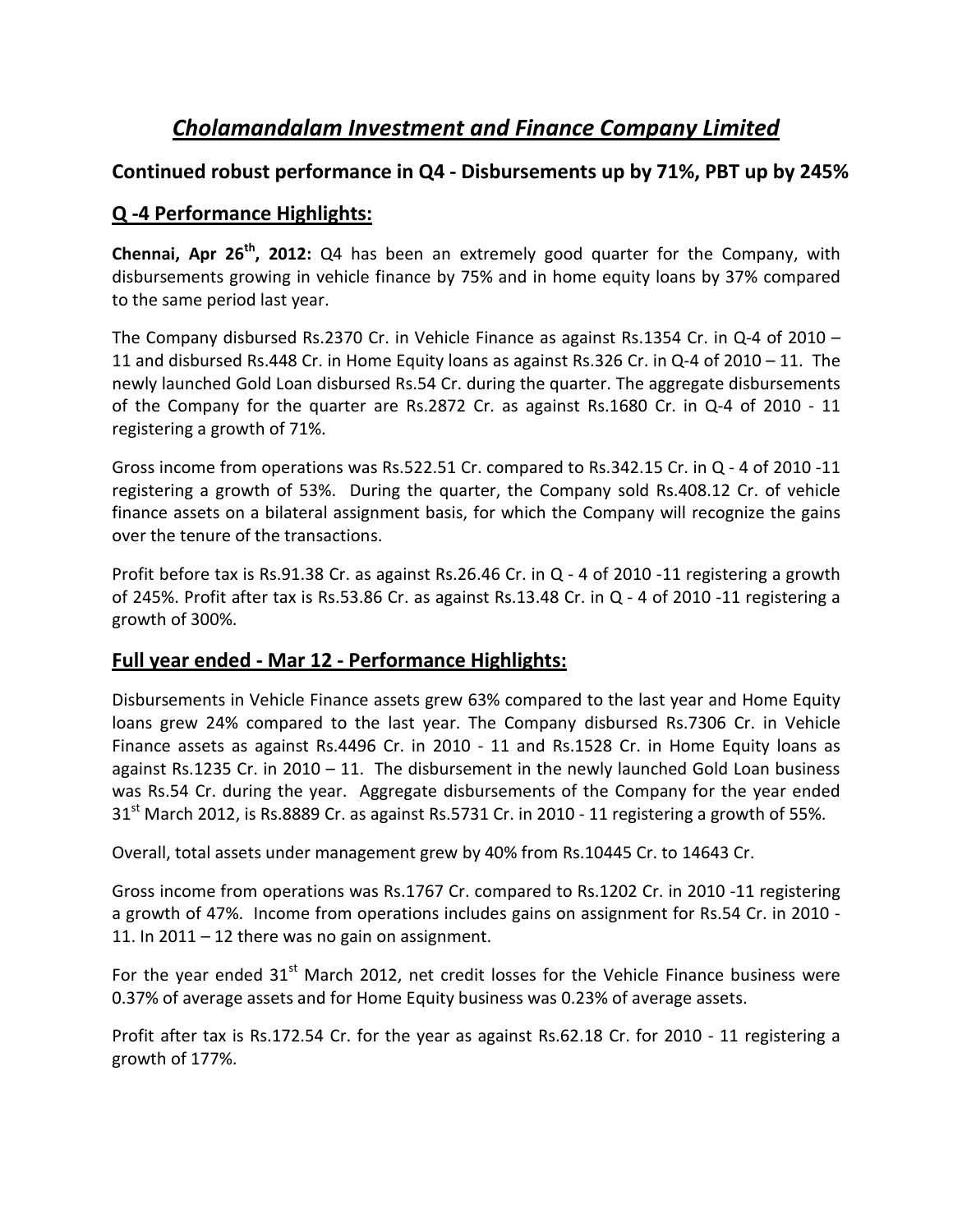### **Financial performance - Summary :**

| <b>Rs in Cr</b> |                |                                                |         |                |                      |          |  |
|-----------------|----------------|------------------------------------------------|---------|----------------|----------------------|----------|--|
| 2010-11         |                | <b>Profit &amp; Loss Account</b>               | 2011-12 |                | <b>Growth Ratios</b> |          |  |
| Q4              | <b>Full Yr</b> |                                                | Q4      | <b>Full Yr</b> | <b>Q4 Vs Q4</b>      | FY Vs FY |  |
| 1,680           | 5,731          | Disbursement(VF,HE & Gold)                     | 2872    | 8889           | 71%                  | 55%      |  |
| 342             | 1,202          | <b>Total Income</b>                            | 523     | 1767           | 53%                  | 47%      |  |
| 50              | 124            | <b>Profit before Tax and Exceptional Items</b> | 103     | 324            | 104%                 | 161%     |  |
| (24)            | (24)           | <b>Exceptional Items</b>                       | $-12$   | $-33$          | $-52%$               | 39%      |  |
| 26              | 100            | <b>Profit before Tax</b>                       | 91      | 290            | 245%                 | 190%     |  |
| 13              | 62             | <b>Profit After Tax</b>                        | 54      | 173            | 300%                 | 177%     |  |
| 2.61%           | 2.61%          | <b>GNPA/Total Assets</b>                       | 0.80%   | 0.80%          |                      |          |  |
| 0.33%           | 0.33%          | <b>NNPA/Total Assets</b>                       | 0.25%   | 0.25%          |                      |          |  |

\* Total income of 2010 -11 includes Rs.54 Cr. in on account of gain on assignment and Rs.11.27 Cr. on account of sale and lease of fixed assets as against Rs. Nil in 2011 - 12

- The Company has expanded its presence to 375 branches as on  $31<sup>st</sup>$  March 2012. The additional branches are in Tier III and Tier IV locations across India.
- During the Quarter, the Company has received equity share capital aggregating to Rs.212 Cr. from three investors namely Creador I LLC, Multiples Private Equity FII I and Multiples Private Equity fund.
- The Company raised Tier II capital of Rs.583 Cr. during the year in the form of perpetual debt instruments and subordinated debt.
- With the above Tier I and Tier II capital infusions the capital adequacy ratio stands increased to 18.08% compared to 16.67% in March 2011.

#### **Subsidiaries Performance:**

The wealth management business constituting Chola Securities and Chola Distribution Services had made a loss of Rs.0.29 Cr. compared to a profit of Rs.1.19 Cr. in  $Q - 4$  of FY – 11 and a loss of Rs.5.72 Cr in FY-12 compared to a profit of Rs.7.16 Cr in FY -11.

Cholamandalam Factoring Limited made a loss of Rs.4.30 Cr. compared to a loss of Rs.1.59 Cr. in Q - 4 of FY -11 and a loss of Rs.61.29 Cr in FY-12 compared to a loss of Rs.8.16 Cr in FY-11.

### **Consolidated Results:**

The consolidated profit after tax for the period ended  $31<sup>st</sup>$  March 2012 was Rs.168.99 Cr. as against a PAT of Rs.84.58 Cr. in the previous year registering a growth of 100%.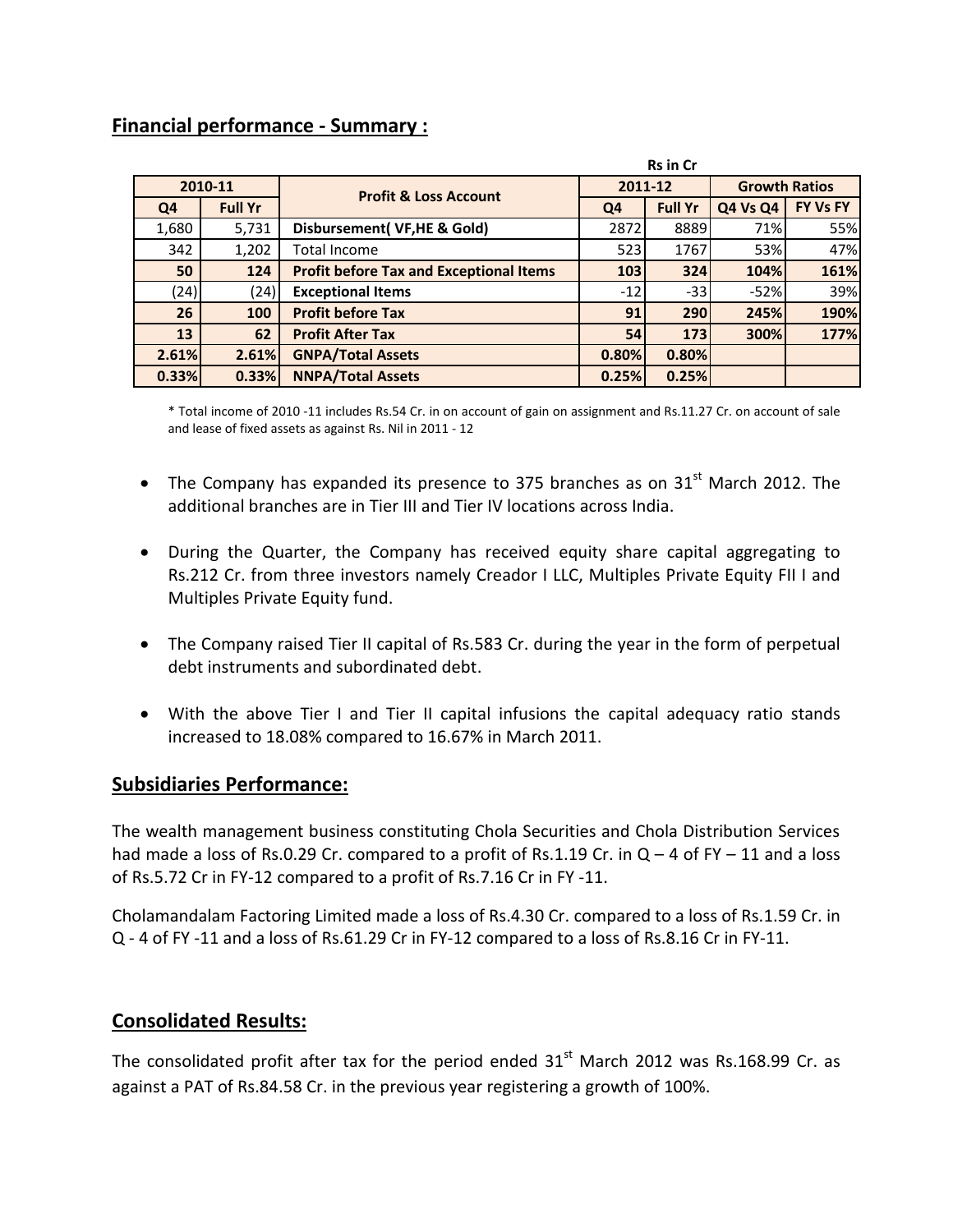## **Others:**

The Board has recommended a final dividend of Rs.1/- per share (10% on the face value of Rs.10/- per share) to its equity shareholders. This is over and above the interim dividend of 15% (Rs.1.5 per share) approved by the Board and paid to the shareholders in January 2012.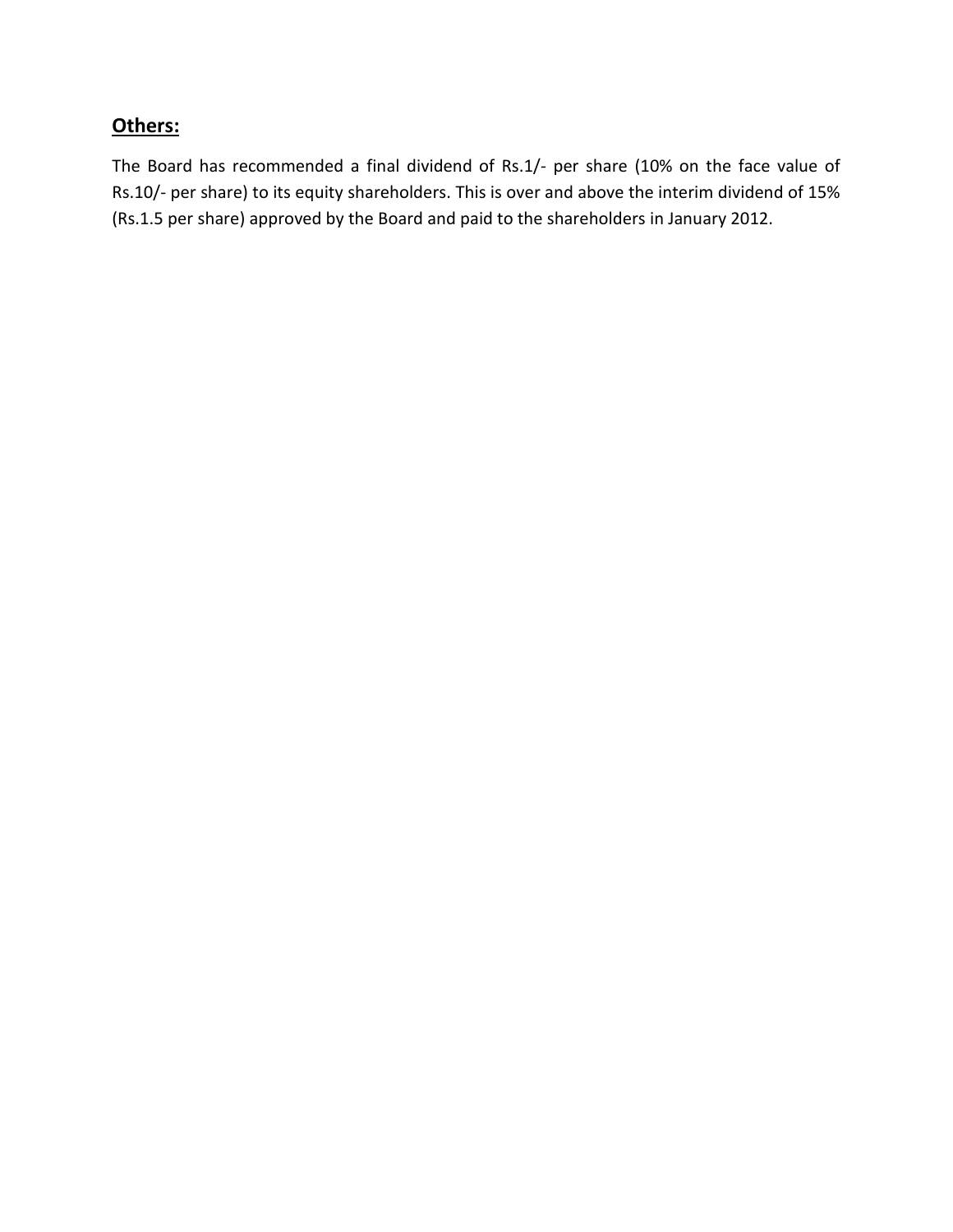### **CHOLAMANDALAM INVESTMENT AND FINANCE COMPANY LIMITED Registered Office : DARE HOUSE, 2, NSC Bose Road, Chennai - 600 001.** Audited Financial Results for the year ended March 31, 2012

|                    |                                                                                             |                    |                          |                   |                          |                          |                          | (Rupees in lakhs)   |                          |                     |                          |
|--------------------|---------------------------------------------------------------------------------------------|--------------------|--------------------------|-------------------|--------------------------|--------------------------|--------------------------|---------------------|--------------------------|---------------------|--------------------------|
|                    |                                                                                             |                    |                          | <b>Standalone</b> |                          |                          |                          |                     | Consolidated             |                     |                          |
| <b>Particulars</b> |                                                                                             | Three months ended |                          | Year ended        |                          | Three months ended       |                          | Year ended          |                          |                     |                          |
|                    |                                                                                             | 31.03.2012         | 31.12.2011               | 31.03.2011        | 31.03.2012               | 31.03.2011               | 31.03.2012               | 31.12.2011          | 31.03.2011               | 31.03.2012          | 31.03.2011               |
| 1.                 | a) Income from operations                                                                   | 50,736             | 45,771                   | 32,611            | 171,529                  | 113,775                  | 51,158                   | 46,106              | 33,077                   | 172,910             | 115,727                  |
|                    | b) Other operating income                                                                   | 1,461              | 1,351                    | 1,329             | 5,009                    | 4,894                    | 1,202                    | 1,433               | 1,164                    | 5,016               | 4,904                    |
| 2.                 | <b>Expenditure</b>                                                                          |                    |                          |                   |                          |                          |                          |                     |                          |                     |                          |
|                    | a) Interest (Financing Charges)                                                             | 28,264             | 26,922                   | 16,322            | 98,818                   | 56,825                   | 28,268                   | 26,927              | 16,470                   | 99,002              | 57,471                   |
|                    | b) Employees cost                                                                           | 2,914              | 2,966                    | 2,066             | 11,037                   | 8,969                    | 3,119                    | 3,191               | 2,229                    | 11,919              | 9,655                    |
|                    | c) Business origination outsourcing                                                         | 3,897              | 3,450                    | 2,292             | 12,694                   | 8,677                    | 4,033                    | 3,597               | 2,324                    | 13,219              | 8,822                    |
|                    | d) Other operating expenses                                                                 | 6,263              | 4,796                    | 3,672             | 19,058                   | 14,898                   | 6,371                    | 4,885               | 3,817                    | 19,489              | 15,324                   |
|                    | e) Depreciation                                                                             | 315                | 193                      | 212               | 890                      | 852                      | 355                      | 231                 | 254                      | 1,038               | 1,005                    |
|                    | f) Provisions and loan losses                                                               | 309                | 1,956                    | 4,606             | 1,806                    | 17,552                   | 756                      | 1,971               | 4,665                    | 7,796               | 17,722                   |
|                    | g) Total                                                                                    | 41,962             | 40,283                   | 29,170            | 144,303                  | 107,773                  | 42,902                   | 40,802              | 29,759                   | 152,463             | 109,999                  |
| 3.                 | Profit from Operations before Other Income &<br><b>Exceptional Items (1-2)</b>              | 10,235             | 6,839                    | 4,770             | 32,235                   | 10,896                   | 9,458                    | 6,737               | 4,482                    | 25,463              | 10,632                   |
| 4.                 | Other income                                                                                | 53                 | 26                       | 275               | 122                      | 1,514                    | 369                      | 73                  | 457                      | 469                 | 1,642                    |
| 5.                 | Profit before Exceptional Items (3+4)                                                       | 10,288             | 6,865                    | 5,045             | 32,357                   | 12,410                   | 9,827                    | 6,810               | 4,939                    | 25,932              | 12,274                   |
| 6.                 | <b>Exceptional items</b>                                                                    | (1, 150)           | $\sim$                   | (2, 399)          | (3, 346)                 | (2, 399)                 | $\overline{\phantom{a}}$ | $\blacksquare$      | $\overline{\phantom{a}}$ | 3,000               | $\overline{\phantom{a}}$ |
| 7.                 | Profit / (Loss) from Ordinary Activities before Tax $(5+6)$                                 | 9,138              | 6,865                    | 2,646             | 29,011                   | 10,011                   | 9,827                    | 6,810               | 4,939                    | 28,932              | 12,274                   |
| 8.                 | Tax expense (net of deferred tax)                                                           | 3,752              | 2,758                    | 1,298             | 11,757                   | 3,793                    | 3,750                    | 2,754               | 1,290                    | 12,033              | 3,816                    |
| 9.                 | Net Profit / (Loss) from Ordinary Activities after Tax (7 - 8)                              | 5,386              | 4,107                    | 1,348             | 17,254                   | 6,218                    | 6,077                    | 4,056               | 3,649                    | 16,899              | 8,458                    |
| 10.                | Extraordinary I tems (net of tax expense)                                                   | ٠                  |                          |                   | $\blacksquare$           |                          |                          |                     |                          |                     |                          |
| 11.                | Net Profit / (Loss) for the Period (9 - 10)                                                 | 5,386              | 4,107                    | 1,348             | 17,254                   | 6,218                    | 6,077                    | 4,056               | 3,649                    | 16,899              | 8,458                    |
| 12.                | Paid-up equity share capital (Rs.10/- per share)                                            | 13,262             | 11,936                   | 11,935            | 13,262                   | 11,935                   | 13,262                   | 11,936              | 11,935                   | 13,262              | 11,935                   |
| 13.                | Reserves excluding revaluation reserves                                                     |                    |                          |                   | 128,466                  | 95,264                   |                          |                     |                          | 127,110             | 94,264                   |
| 14.                | Earnings per Share (EPS) - not annualised- before and after<br>extraordinary items (in Rs.) |                    |                          |                   |                          |                          |                          |                     |                          |                     |                          |
|                    | a) Basic                                                                                    | 4.43               | 3.44                     | 1.13              | 14.39                    | 5.67                     | 5.00                     | 3.40                | 3.06                     | 14.10               | 7.73                     |
|                    | b) Diluted                                                                                  | 4.43               | 3.44                     | 1.13              | 14.39                    | 5.67                     | 5.00                     | 3.40                | 3.06                     | 14.10               | 7.73                     |
| 15.                | Public shareholding<br>- Number of shares                                                   | 50,011,864         | 36,783,717               | 36,898,230        | 50,011,864               |                          | 50,011,864               |                     | 36,898,230               |                     | 36,898,230               |
|                    |                                                                                             | 37.73              | 30.83                    | 30.93             | 37.73                    | 36,898,230<br>30.93      | 37.73                    | 36,783,717<br>30.83 | 30.93                    | 50,011,864<br>37.73 | 30.93                    |
|                    | - Percentage of shareholding<br>16. Promoters and Promoter group shareholding               |                    |                          |                   |                          |                          |                          |                     |                          |                     |                          |
|                    | a) Pledged / encumbered                                                                     |                    |                          |                   |                          |                          |                          |                     |                          |                     |                          |
|                    | - Number of shares                                                                          |                    |                          |                   |                          |                          |                          |                     |                          |                     |                          |
|                    | - Percentage of shares                                                                      |                    | $\overline{\phantom{a}}$ |                   | $\overline{\phantom{a}}$ |                          |                          |                     |                          |                     |                          |
|                    | as a% of the total shareholding of the promoter / promoter group                            |                    |                          |                   |                          |                          |                          |                     |                          |                     |                          |
|                    | as a% of the total share capital of the company                                             |                    |                          |                   |                          | $\overline{\phantom{a}}$ |                          |                     |                          |                     |                          |
|                    |                                                                                             |                    |                          |                   |                          |                          |                          |                     |                          |                     |                          |
| b) Non encumbered  |                                                                                             |                    |                          |                   |                          |                          |                          |                     |                          |                     |                          |
|                    | - Number of shares                                                                          | 82,542,685         | 82,510,704               | 82,385,651        | 82,542,685               | 82,385,651               | 82,542,685               | 82,510,704          | 82,385,651               | 82,542,685          | 82,385,651               |
|                    | - Percentage of shares                                                                      |                    |                          |                   |                          |                          |                          |                     |                          |                     |                          |
|                    | as a% of the total shareholding of the promoter / promoter group                            | 100.00%            | 100.00%                  | 100.00%           | 100.00%                  | 100.00%                  | 100.00%                  | 100.00%             | 100.00%                  | 100.00%             | 100.00%                  |
|                    | as a% of the total share capital of the company                                             | 62.27%             | 69.17%                   | 69.07%            | 62.27%                   | 69.07%                   | 62.27%                   | 69.17%              | 69.07%                   | 62.27%              | 69.07%                   |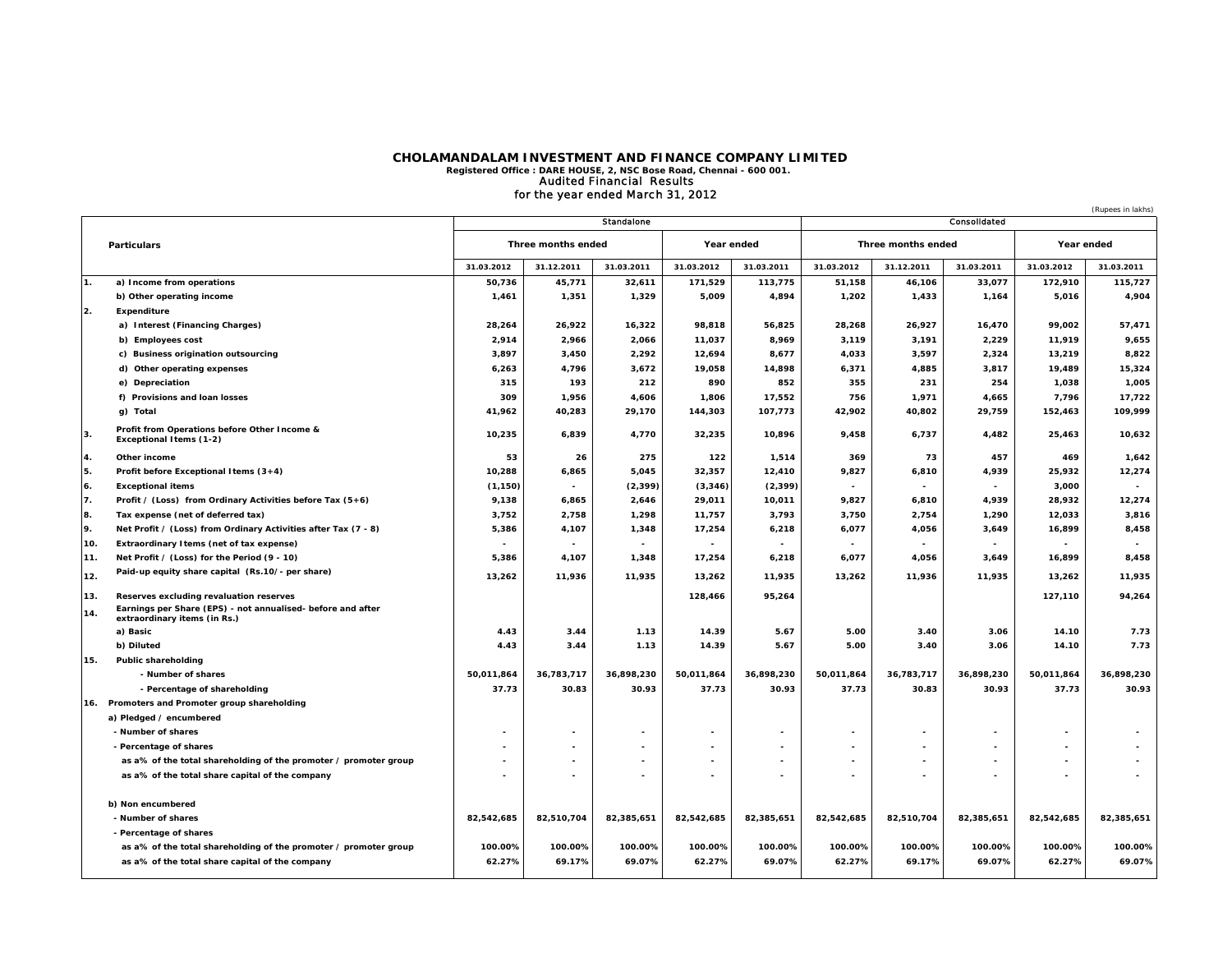1.Statement of Assets and Liabilities as on March 31, 2012 is given below.

**(Rs.in lakhs)**

|                                             | <b>Standalone</b> |            | Consolidated   |            |  |  |
|---------------------------------------------|-------------------|------------|----------------|------------|--|--|
| <b>Particulars</b>                          | As at             | As at      | As at<br>As at |            |  |  |
|                                             | 31.03.2012        | 31.03.2011 | 31.03.2012     | 31.03.2011 |  |  |
| <b>EQUITY AND LIABILITIES</b>               |                   |            |                |            |  |  |
| 1. Shareholders' funds                      |                   |            |                |            |  |  |
| (a) Share capital                           | 13,262            | 11,935     | 13,262         | 11,935     |  |  |
| (b) Reserves and surplus                    | 128,467           | 95,264     | 127,111        | 94,264     |  |  |
| (c) Money received against share warrants   |                   |            |                |            |  |  |
| Sub-total - Shareholders' funds             | 141,729           | 107,199    | 140,373        | 106,199    |  |  |
| 2. Share application money pending allotmer |                   | 3          |                | 3          |  |  |
| 3. Minority interest                        |                   |            |                |            |  |  |
| 4. Non-current liabilities                  |                   |            |                |            |  |  |
| (a) Long-term borrowings                    | 715,455           | 561,552    | 715,455        | 561,552    |  |  |
| (b) Deferred tax liabilities (net)          |                   |            |                |            |  |  |
| (c) Other long-term liabilities             | 1,937             | 2,958      | 1,937          | 2,958      |  |  |
| (d) Long-term provisions                    | 5,295             | 5,018      | 5,301          | 5,984      |  |  |
| Sub-total - Non-current liabilities         | 722,687           | 569,527    | 722,693        | 570,494    |  |  |
| 5. Current liabilities                      |                   |            |                |            |  |  |
| (a) Short-term borrowings                   | 154,806           | 106,666    | 154,806        | 106,666    |  |  |
| (b) Trade payables                          | 8,952             | 5,567      | 9,924          | 6,668      |  |  |
| (c) Other current liabilities               | 302,507           | 147,435    | 302,555        | 153,369    |  |  |
| (d) Short-term provisions                   | 11,580            | 31,429     | 18,543         | 31,540     |  |  |
| <b>Sub-total - Current liabilities</b>      | 477,845           | 291,097    | 485,828        | 298,243    |  |  |
| TOTAL - EQUITY AND LIABILITIES              | 1,342,261         | 967,826    | 1,348,894      | 974,939    |  |  |
| <b>B ASSETS</b>                             |                   |            |                |            |  |  |
| 1. Non-current assets                       |                   |            |                |            |  |  |
| (a) Fixed assets                            | 5,316             | 3,317      | 5,649          | 3,735      |  |  |
| (b) Goodwill on consolidation               |                   |            |                |            |  |  |
| (c) Non-current investments                 | 5,769             | 6,828      | 389            | 676        |  |  |
| (d) Deferred tax assets (net)               | 5,113             | 13,060     | 5,113          | 13,340     |  |  |
| (e) Receivable under Financing Activity     | 834,290           | 541,926    | 834,296        | 549,441    |  |  |
| (f) Long-term loans and advances            | 4,486             | 5,843      | 5,158          | 6,770      |  |  |
| (g) Trade Receivables                       |                   |            | 5              | Δ          |  |  |
| (h) Other non-current assets                | 36,470            | 38,202     | 36,470         | 38,202     |  |  |
| Sub-total - Non-current assets              | 891,444           | 609,176    | 887,081        | 612,167    |  |  |
| 2. Current assets                           |                   |            |                |            |  |  |
| (a) Current investments                     | 401               |            | 627            | 326        |  |  |
| (b) Inventories                             |                   |            |                |            |  |  |
| (c) Trade receivables                       |                   |            | 733            | 664        |  |  |
| (d) Cash and cash equivalents               | 25,840            | 16,878     | 28,827         | 19,742     |  |  |
| (e) Receivable under Financing Activity     | 397,902           | 318,100    | 404,796        | 318,100    |  |  |
| (f) Short-term loans and advances           | 3,050             | 5,915      | 3,152          | 6,087      |  |  |
| (g) Other current assets                    | 23,624            | 17,756     | 23,678         | 17,852     |  |  |
| Sub-total - Current assets                  | 450,817           | 358,650    | 461,813        | 362,772    |  |  |
| <b>TOTAL - ASSETS</b>                       | 1,342,261         | 967,826    | 1,348,894      | 974,939    |  |  |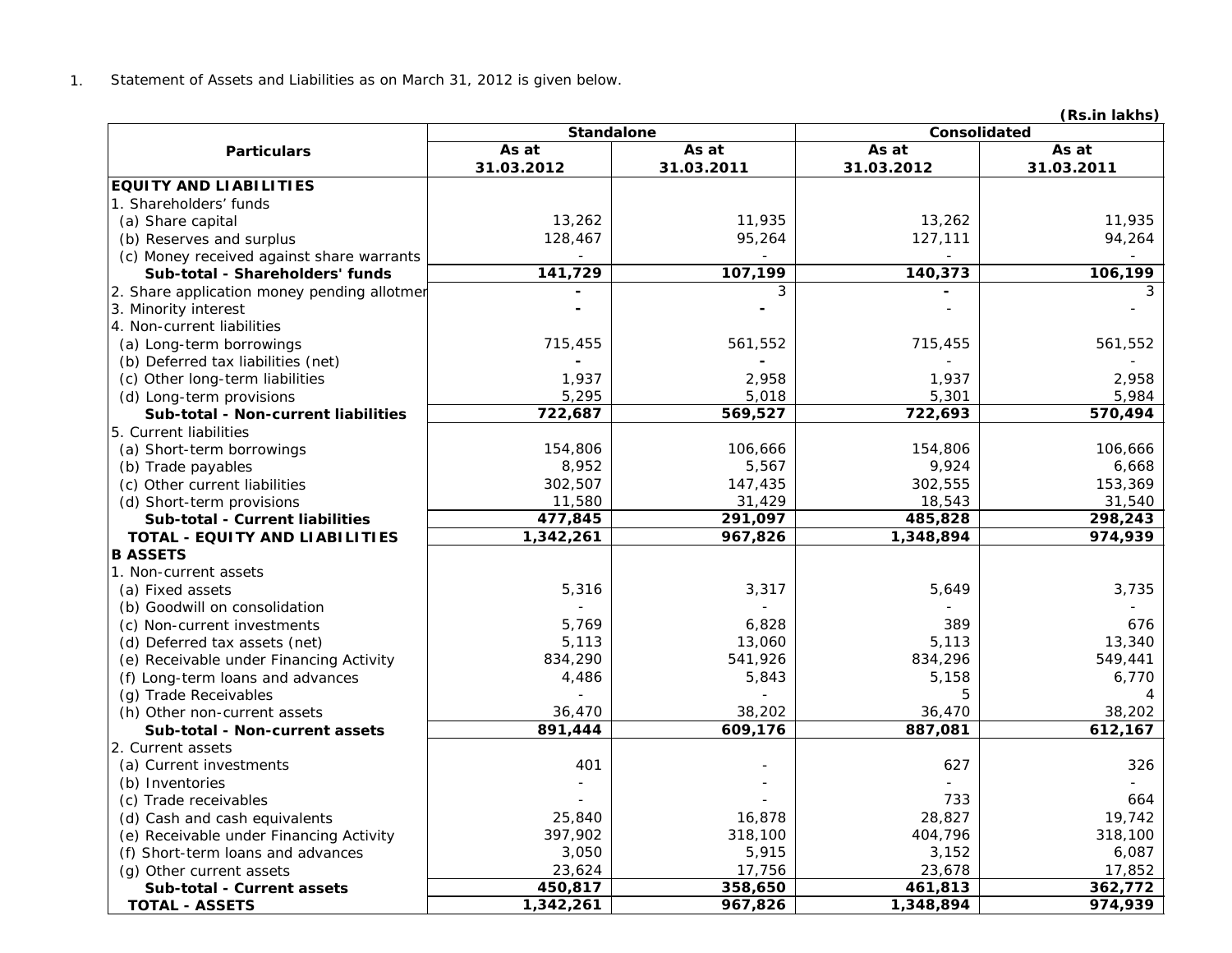- 2.The above statement of Audited Financial Results for the year ended March 31, 2012 was reviewed by the Audit Committee and approved by the Board of Directors at their respective meetings held on April 26, 2012.
- 3.On March 16, 2012, the company allotted 1,32,55,454 equity shares of Rs 10/- each at a premium of Rs 150/- per share aggregating to Rs 212.09 crores on preferential basis to three investors.
- 4.During the quarter ended March 31, 2012, the company made additional equity investment of Rs 500 lakhs in its subsidiary, Cholamandalam Factoring Limited.
- 5.Exceptional Item in standalone accounts represent the impairment of investments in its subsidiaries net of provisions available, the impact of which is reflected in the consolidated accounts after adjustments on consolidation.
- 6.During the year, the Company has, by way of bilateral assignment, sold loan receivables aggregating to Rs 70,883.45 lakhs. The interest spread arising there from is accounted over the residual tenor of the receivables sold as against upfront recognition of such interest spread in earlier years. Income from operations, Profit before tax and Profit after tax for standalone and consolidated results would have been higher (refer table below) had the company recognized the said interest spread upfront as in previous years. This change is also in line with the draft revised guidelines on Securitization transaction issued by Reserve Bank of India in Sep 2011.

|                                            | Quarter ended 31.03.12 Quarter ended 31.12.11 |          | Year ended 31.03.12 |
|--------------------------------------------|-----------------------------------------------|----------|---------------------|
| Income from operations & profit before tax | 1,173.19                                      | 1,526.01 | 2.699.20            |
| Profit after tax                           | 697.51                                        | 922.01   | 1.619.52            |

- 7.No employee stock options were granted during the quarter ended March 31, 2012. The total outstanding employee stock options (net of exercised / lapsed / cancellation) as at March 31, 2012 is 1,208,853
- 8.Segmental Reporting: The Company is primarily engaged in the business of financing. All the activities of the Company revolve around the main business in India. As such there are no separate reportable segments as per Accounting Standard (AS) 17 "Segment Reporting" in respect of the Company. The Segmental Reporting in respect of the Consolidated Accounts is given in Appendix 1.
- 9.The Board of Directors of the Company have recommended a final dividend of 10% being Rs.1/- per equity share for the year ended March 31, 2012
- 10.During the quarter ended March 31, 2012, no investor complaint was received. There were no unresolved investor complaints pending either at the beginning or end of the quarter.
- 11.The figures of the current quarter are the balancing figures between the audited figures of the full financial year ended March 31, 2012 and the published year to date figures upto third quarter ended December 31, 2011.
- 12.Prior period figures have been regrouped wherever necessary to conform to the current period presentation.

On behalf of the Board

**Vellayan Subbiah Managing Director**